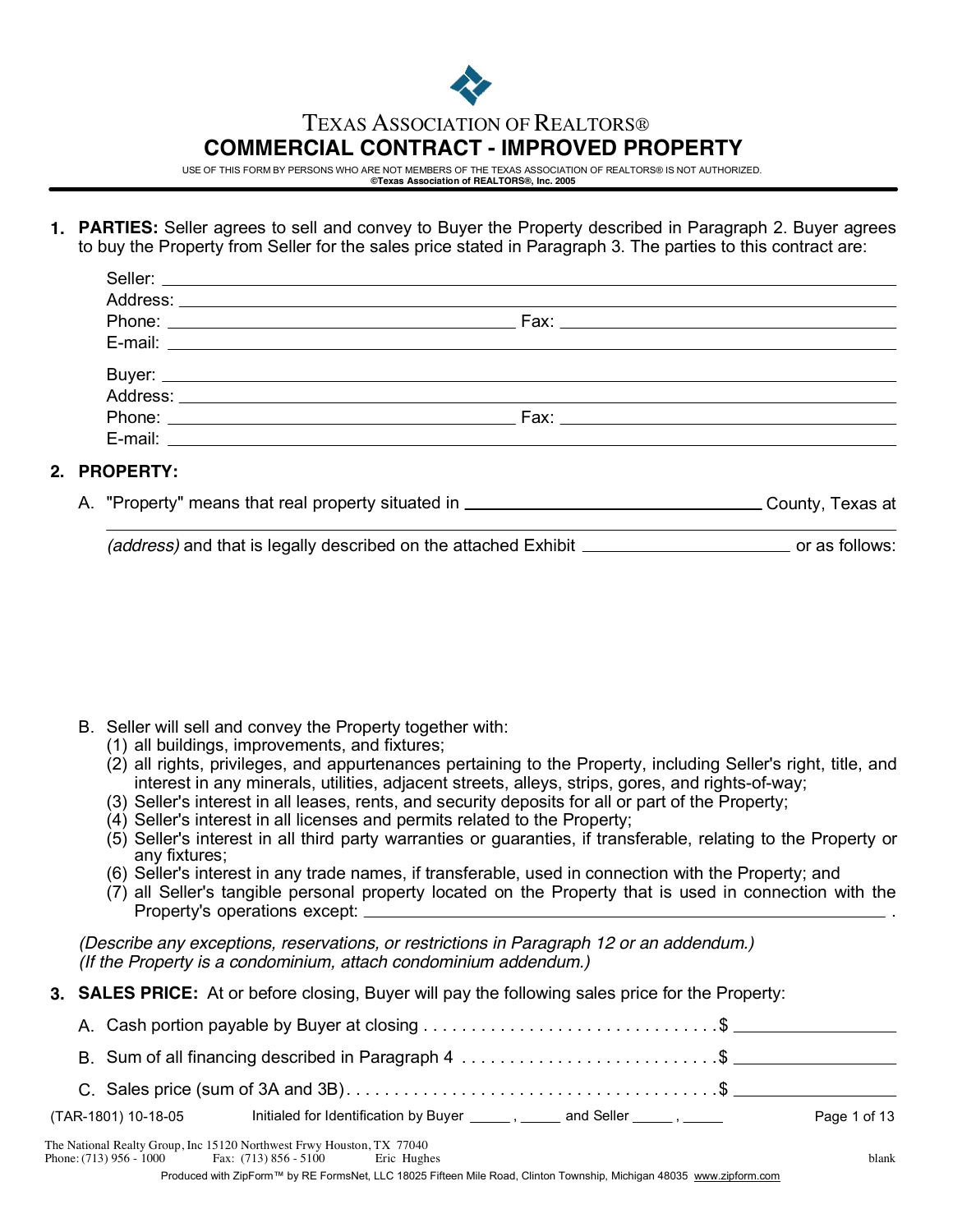- **4. FINANCING:** Buyer will finance the portion of the sales price under Paragraph 3B as follows:
- $\Box$  A. Third Party Financing: One or more third party loans in the total amount of  $\$\_\_\_\_\_\_\_$ . This contract:
	- $\Box$  (1) is not contingent upon Buyer obtaining third party financing.
	- $\Box$  (2) is contingent upon Buyer obtaining third party financing in accordance with the attached Commercial Contract Financing Addendum.
- B. Assumption: In accordance with the attached Commercial Contract Financing Addendum, Buyer will . assume the existing promissory note secured by the Property, which balance at closing will be  $s$   $\qquad$
- C. Seller Financing: The delivery of a promissory note and deed of trust from Buyer to Seller under the . terms of the attached Commercial Contract Financing Addendum in the amount of \$

#### **5. EARNEST MONEY:**

(escrow agent) at

A. Not later than 3 days after the effective date, Buyer must deposit  $\frac{1}{2}$  as earnest money with \_\_\_\_\_\_\_

(address). If Buyer fails to timely deposit the earnest money, Seller may terminate this contract by providing written notice to Buyer before Buyer deposits the earnest money and may exercise Seller's remedies under Paragraph 15.

- B. Buyer will deposit an additional amount of  $\frac{1}{2}$  with the escrow agent to be made part of the earnest money on or before:
	- (i) days after Buyer's right to terminate under Paragraph 7B expires; or
	- $\Box$  (ii)  $\Box$

Buyer will be in default if Buyer fails to deposit the additional amount required by this Paragraph 5B within 3 days after Seller notifies Buyer that Buyer has not timely deposited the additional amount.

C. Buyer may instruct the escrow agent to deposit the earnest money in an interest-bearing account at a federally insured financial institution and to credit any interest to Buyer.

#### **6. TITLE POLICY, SURVEY, AND UCC SEARCH:**

- A. Title Policy:
	- (1) Seller, at Seller's expense, will furnish Buyer an Owner's Policy of Title Insurance (the title policy) issued by (title company) in the amount of the sales price, dated at or after closing, insuring Buyer against loss under the title policy, subject only to:
		- (a) those title exceptions permitted by this contract or as may be approved by Buyer in writing; and
		- (b) the standard printed exceptions contained in the promulgated form of title policy unless this contract provides otherwise.
	- (2) The standard printed exception as to discrepancies, conflicts, or shortages in area and boundary lines, or any encroachments or protrusions, or any overlapping improvements:
	- $\Box$  (a) will not be amended or deleted from the title policy.
	- $\Box$  (b) will be amended to read "shortages in areas" at the expense of  $\Box$  Buyer  $\Box$  Seller.
	- (3) Buyer may object to any restrictive covenants on the Property within the time required under Paragraph 6D.
	- (4) Within \_\_\_\_\_\_ days after the effective date, Seller will furnish Buyer a commitment for title insurance (the commitment) including legible copies of recorded documents evidencing title exceptions. Seller authorizes the title company to deliver the commitment and related documents to Buyer at Buyer's address.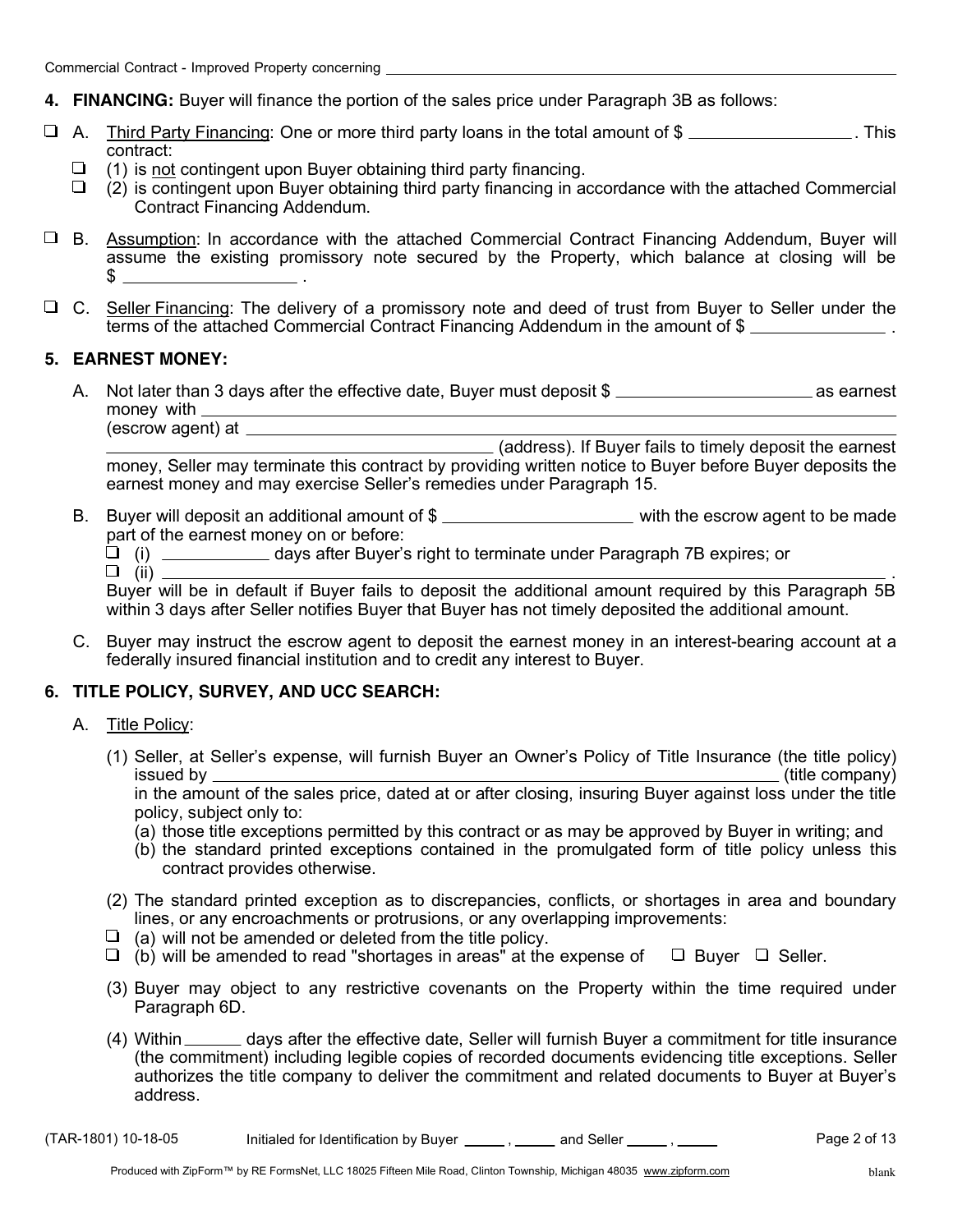- B. Survey: Within \_\_\_\_\_\_ days after the effective date:
- (1) Buyer will obtain a survey of the Property at Buyer's expense and deliver a copy of the survey to Seller. The survey must be made in accordance with the Texas Society of Professional Surveyors' standards for a Category 1A survey under the appropriate condition.
- $\Box$ (2) Seller, at Seller's expense, will furnish Buyer a survey of the Property dated after the effective date. The survey must be made in accordance with the Texas Society of Professional Surveyors' standards for a Category 1A survey under the appropriate condition.
- $\Box$  (3) Seller will deliver to Buyer and the title company a true and correct copy of Seller's existing survey along with an affidavit required by the title of the Property dated company for approval of the survey. If the survey is not acceptable to the title company, Seller, at Seller's expense, will obtain a survey acceptable to the title company and deliver the acceptable survey to the buyer and the title company within 15 days after Seller receives notice that the existing survey is not acceptable to the title company. The closing date will be extended daily up to 15 days if necessary for Seller to deliver an acceptable survey within the time required.
- C. UCC Search:
- (1) Within \_\_\_\_\_\_ days after the effective date, Seller, at Seller's expense, will furnish Buyer a Uniform Commercial Code (UCC) search prepared by a reporting service and dated after the effective date. The search must identify documents that are on file with the Texas Secretary of State and the county where the Property is located that relate to all personal property on the Property and show, as debtor, Seller and all other owners of the personal property in the last 5 years.
- $\Box$  (2) Buyer does not require Seller to furnish a UCC search.
- D. Buyer's Objections to the Commitment, Survey, and UCC Search:
	- (1) Within \_\_\_\_\_\_ days after Buyer receives the commitment, copies of the documents evidencing title exceptions, any required survey, and any required UCC search, Buyer may object to matters disclosed in the items if: (a) the matters disclosed constitute a defect or encumbrance to title to the real or personal property described in Paragraph 2 other than those permitted by this contract or liens that Seller will satisfy at closing or Buyer will assume at closing; or (b) the items show that any part of the Property lies in a special flood hazard area (an "A" or "V" zone as defined by FEMA). If Paragraph 6B(1) applies, Buyer is deemed to receive the survey on the earlier of: (i) the date Buyer actually receives the survey; or (ii) the deadline specified in Paragraph 6B.
	- (2) Seller may, but is not obligated to, cure Buyer's timely objections within 15 days after Seller receives the objections. The closing date will be extended as necessary to provide such time to cure the objections. If Seller fails to cure the objections by the time required, Buyer may terminate this contract by providing written notice to Seller within 5 days after the time by which Seller must cure the objections. If Buyer terminates, the earnest money, less any independent consideration under Paragraph 7B(1), will be refunded to Buyer.
	- (3) Buyer's failure to timely object or terminate under this Paragraph 6D is a waiver of Buyer's right to object except that Buyer will not waive the requirements in Schedule C of the commitment.

## **7. PROPERTY CONDITION:**

A. Present Condition: Buyer accepts the Property in its present condition except that Seller, at Seller's expense, will complete the following before closing:

 $(TAR-1801)$  10-18-05 Initialed for Identification by Buyer  $\frac{1}{\sqrt{2}}$ , and Seller  $\frac{1}{\sqrt{2}}$ ,  $\frac{1}{\sqrt{2}}$  Page 3 of 13

.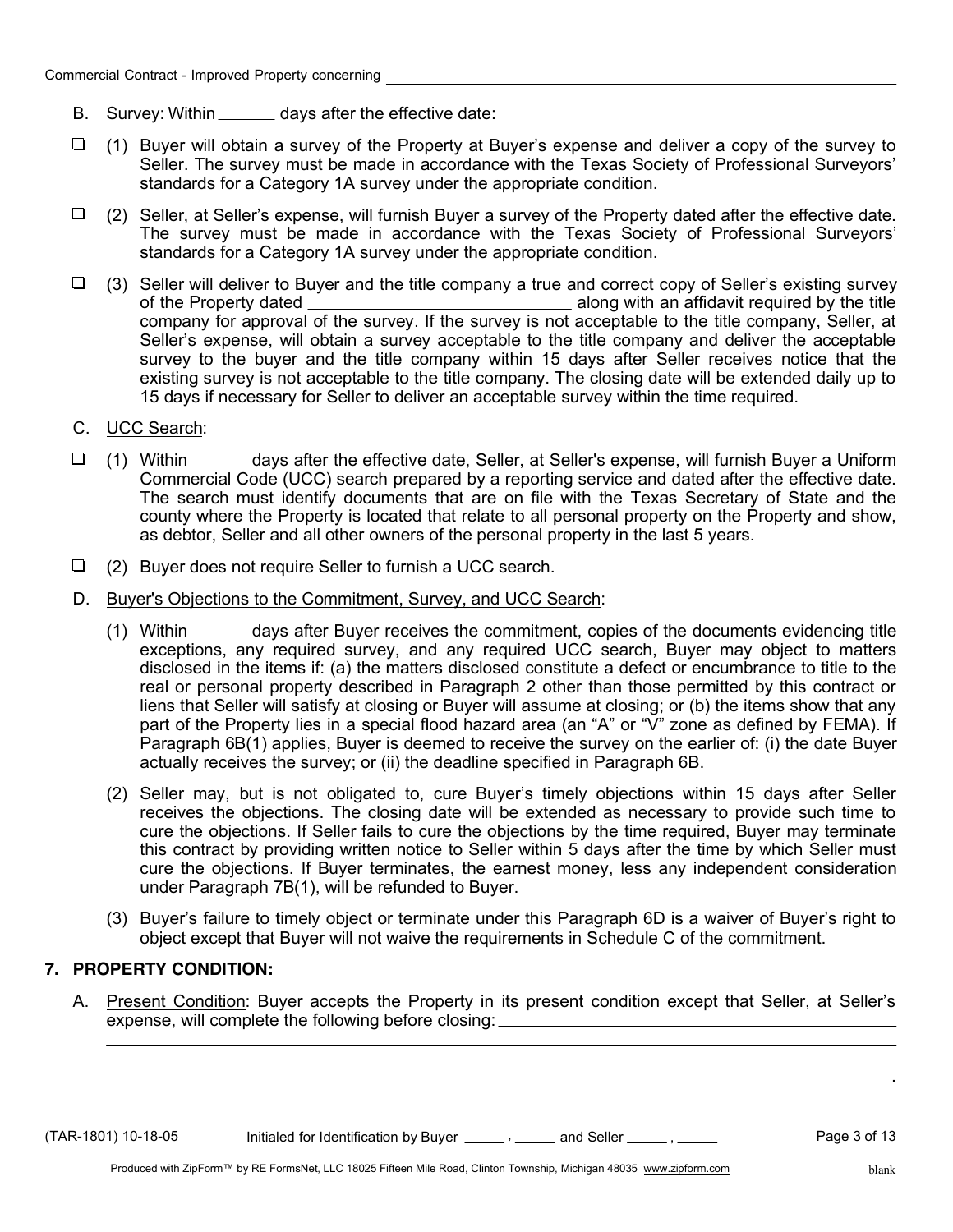- B. Feasibility Period: Buyer may terminate this contract for any reason within \_\_\_\_\_\_\_\_\_\_\_\_\_ days after the effective date (feasibility period) by providing Seller written notice of termination. *(Check only one box.)*
- $\Box$  (1) If Buyer terminates under this Paragraph 7B, the earnest money will be refunded to Buyer less \$ that Seller will retain as independent consideration for Buyer's unrestricted right to terminate. Buyer has tendered the independent consideration to Seller upon payment of the amount specified in Paragraph 5A to the escrow agent. The independent consideration is to be credited to the sales price only upon closing of the sale. If no dollar amount is stated in this Paragraph 7B(1) or if Buyer fails to timely deposit the earnest money, Buyer will not have the right to terminate under this Paragraph 7B.
- (2) Not later than 3 days after the effective date, Buyer must pay Seller \$ as independent consideration for Buyer's right to terminate by tendering such amount to Seller or Seller's agent. If Buyer terminates under this Paragraph 7B, the earnest money will be refunded to Buyer and Seller will retain the independent consideration. The independent consideration will be credited to the sales price only upon closing of the sale. If no dollar amount is stated in this Paragraph 7B(2) or if Buyer fails to timely pay the independent consideration, Buyer will not have the right to terminate under this Paragraph 7B.
- C. Inspections, Studies, or Assessments:
	- (1) During the feasibility period, Buyer, at Buyer's expense, may complete or cause to be completed any and all inspections, studies, or assessments of the Property (including all improvements and fixtures) desired by Buyer.
	- (2) Seller, at Seller's expense, will turn on all utilities necessary for Buyer to make inspections, studies, or assessments.
	- (3) Buyer must:
		- (a) employ only trained and qualified inspectors and assessors;
		- (b) notify Seller, in advance, of when the inspectors or assessors will be on the Property;
		- (c) abide by any reasonable entry rules or requirements of Seller;
		- (d) not interfere with existing operations or occupants of the Property; and
		- (e) restore the Property to its original condition if altered due to inspections, studies, or assessments that Buyer completes or causes to be completed.
	- (4) Except for those matters that arise from the negligence of Seller or Seller's agents, Buyer is responsible for any claim, liability, encumbrance, cause of action, and expense resulting from Buyer's inspections, studies, or assessments, including any property damage or personal injury. Buyer will indemnify, hold harmless, and defend Seller and Seller's agents against any claim involving a matter for which Buyer is responsible under this paragraph. This paragraph survives termination of this contract.
- D. Property Information:
	- (1) Delivery of Property Information: Within \_\_\_\_\_\_\_\_\_\_ days after the effective date, Seller will deliver to Buyer:
	- $\Box$  (a) a current rent roll of all leases affecting the Property certified by Seller as true and correct;
	- $\Box$  (b) copies of all current leases pertaining to the Property, including any modifications, supplements, or amendments to the leases;
	- $\Box$  (c) a current inventory of all personal property to be conveyed under this contract and copies of any leases for such personal property;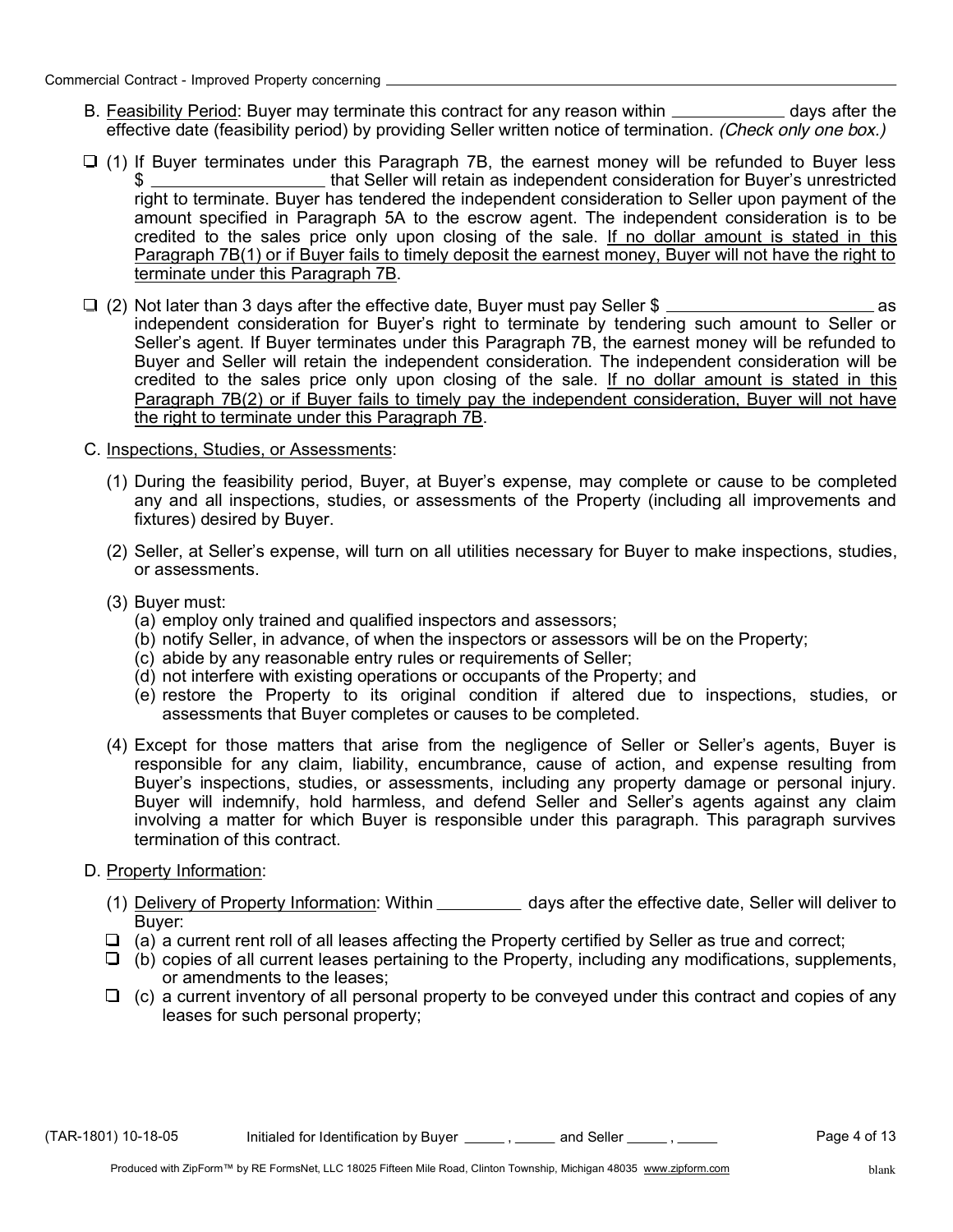- $\Box$  (d) copies of all notes and deeds of trust against the Property that Buyer will assume or that Seller will not pay in full on or before closing:
- $\Box$  (e) copies of all current service, maintenance, and management agreements relating to the ownership and operation of the Property;
- $\Box$  (f) copies of current utility capacity letters from the Property's water and sewer service provider;
- $\Box$ (g) copies of all current warranties and guaranties relating to all or part of the Property;
- $\Box$  (h) copies of fire, hazard, liability, and other insurance policies that currently relate to the Property;
- $\Box$  (i) copies of all leasing or commission agreements that currently relate to all or part of the Property;  $\Box$  (i) a copy of the "as-built" plans and specifications and plat of the Property;
- $\Box$  (k) copies of all invoices for utilities and repairs incurred by Seller for the Property in the 24 months immediately preceding the effective date;
- $\Box$  (I) a copy of Seller's income and expense statement for the Property from  $\Box$  $\frac{1}{10}$  ;  $\frac{1}{10}$  ;  $\frac{1}{10}$  ;  $\frac{1}{10}$  ;  $\frac{1}{10}$  ;  $\frac{1}{10}$  ;  $\frac{1}{10}$  ;  $\frac{1}{10}$  ;  $\frac{1}{10}$  ;  $\frac{1}{10}$  ;  $\frac{1}{10}$  ;  $\frac{1}{10}$  ;  $\frac{1}{10}$  ;  $\frac{1}{10}$  ;  $\frac{1}{10}$  ;  $\frac{1}{10}$  ;  $\frac{1}{10}$  ;
- $\Box$  (m) copies of all previous environmental assessments, geotechnical reports, studies, or analyses made on or relating to the Property;
- $\Box$  (n) real & personal property tax statements for the Property for the previous 2 calendar years; and
- $\Box$  (o)  $\Box$ .
- (2) Return of Property Information: If this contract terminates for any reason, Buyer will, not later than 10 days after the termination date: (a) return to Seller all those items described in Paragraph 7D(1) that Seller delivered to Buyer and all copies that Buyer made of those items; and (b) deliver copies of all inspection and assessment reports related to the Property that Buyer completed or caused to be completed. This Paragraph 7D(2) survives termination of this contract.
- E. Contracts Affecting Operations: Until closing, Seller: (1) will operate the Property in the same manner as on the effective date under reasonably prudent business standards; and (2) will not transfer or dispose of any part of the Property, any interest or right in the Property, or any of the personal property or other items described in Paragraph 2B or sold under this contract. After the feasibility period ends, Seller may not enter into, amend, or terminate any other contract that affects the operations of the Property without Buyer's written approval.

## **8. LEASES:**

- A. Each written lease Seller is to assign to Buyer under this contract must be in full force and effect according to its terms without amendment or modification that is not disclosed to Buyer in writing. Seller must disclose, in writing, to Buyer if any of the following exist at the time Seller provides the leases to the Buyer or subsequently occur before closing:
	- (1) any modifications, amendments, or default by landlord or tenant under the leases;
	- (2) any failure by Seller to comply with Seller's obligations under the leases;
	- (3) any circumstances under any lease that entitle the tenant to terminate the lease or seek any offsets or damages;
	- (4) any non-occupancy of the leased premises by a tenant;
	- (5) any advance sums paid by a tenant under any lease;
	- (6) any concessions, bonuses, free rents, rebates, brokerage commissions, or other matters that affect any lease; and
	- (7) any amounts payable under the leases that have been assigned or encumbered, except as security for loan(s) assumed or taken subject to under this contract.
- B. Estoppel Certificates: Within \_\_\_\_\_\_\_\_\_\_ days after the effective date, Seller will deliver to Buyer estoppel certificates signed not earlier than **by each tenant that leases** space in the Property. The estoppel certificates must state:
- $(TAR-1801)$  10-18-05 Initialed for Identification by Buyer  $\frac{1}{\sqrt{2}}$  and Seller  $\frac{1}{\sqrt{2}}$ ,  $\frac{1}{\sqrt{2}}$  Page 5 of 13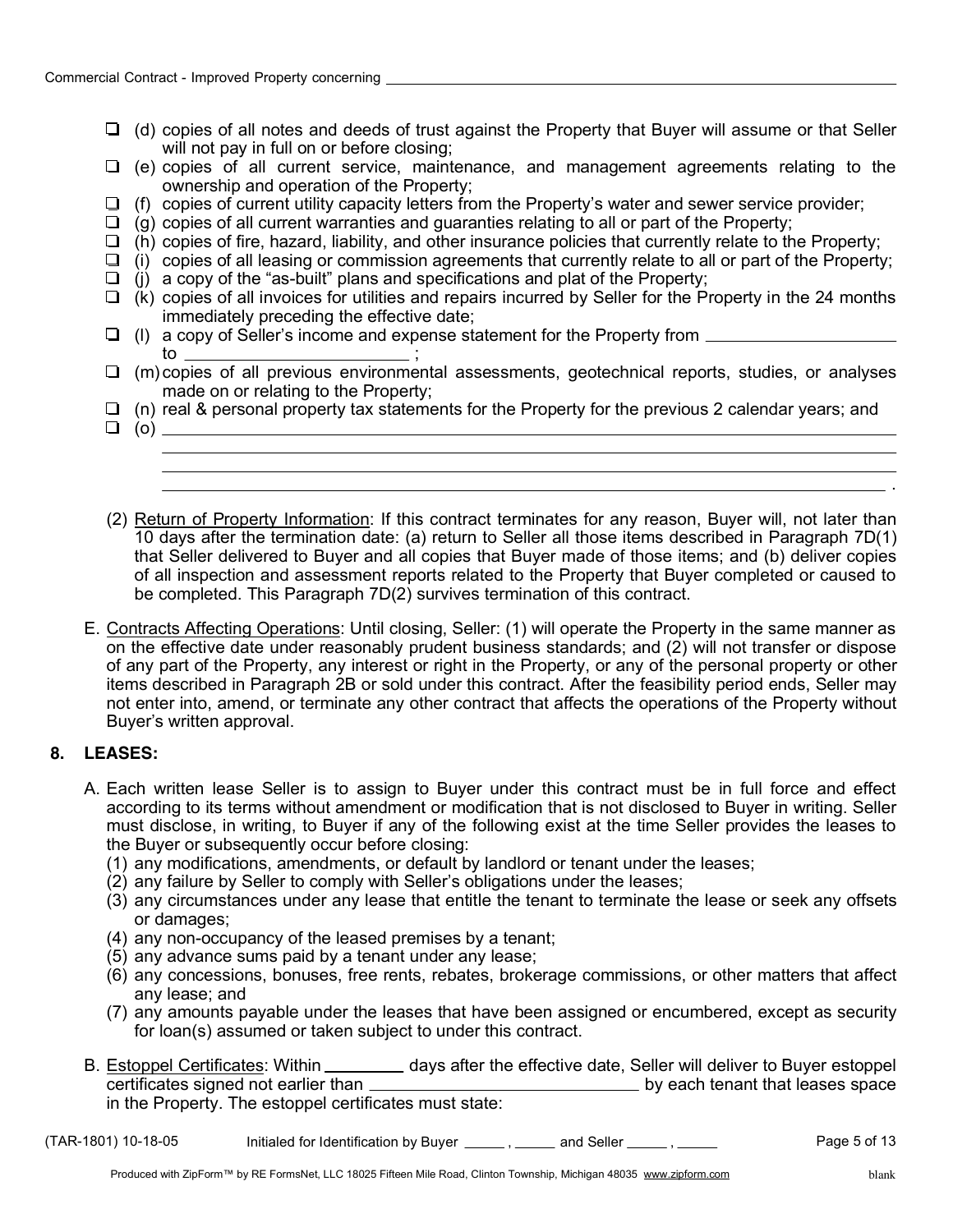- (1) that no default exists under the lease by the landlord or tenant as of the date the estoppel certificate is signed;
- (2) the amount of the scheduled rents to be paid through the end of the lease and any rental payments that have been paid in advance;
- (3) the amount of any security deposit;
- (4) the amount of any offsets tenant is entitled against rent;
- (5) the expiration date of the lease;
- (6) a description of any renewal options; and
- (7)

## **9. BROKERS:**

A. The brokers to this sale are:

| <b>Cooperating Broker</b>            | License No. | <b>Principal Broker</b>                                                                                                                                                   | License No. |
|--------------------------------------|-------------|---------------------------------------------------------------------------------------------------------------------------------------------------------------------------|-------------|
| Address                              |             | Address                                                                                                                                                                   |             |
| Phone                                | Fax         | Phone                                                                                                                                                                     | Fax         |
| E-mail: E-mail:                      |             | E-mail: E-mail:                                                                                                                                                           |             |
| Cooperating Broker represents buyer. |             | Principal Broker: (Check only one box)<br>$\square$ represents Seller only.<br>$\square$ represents Buyer only.<br>$\square$ is an intermediary between Seller and Buyer. |             |

- B. Fees: *(Check only one box.)*
- $\Box$ Seller will pay Principal Broker the fee specified by separate written commission agreement (1) between Principal Broker and Seller. Principal Broker will pay Cooperating Broker the fee specified in the Agreement Between Brokers found below the parties' signatures to this contract.
- $\Box$ (2) At the closing of this sale, Seller will pay:

| Cooperating Broker a total cash fee of: | Principal Broker a total cash fee of: |
|-----------------------------------------|---------------------------------------|
| % of the sales price.                   | % of the sales price.                 |
|                                         |                                       |

The cash fees will be paid in County County, Texas. Seller authorizes escrow agent to pay the brokers from the Seller's proceeds at closing.

*NOTICE: Chapter 62, Texas Property Code, authorizes a broker to secure an earned commission with a lien against the Property.*

C. The parties may not amend this Paragraph 9 without the written consent of the brokers affected by the amendment.

#### **10. CLOSING:**

A. The closing of the sale will be on or before <u>equal</u> the control of the sale of the sale of the sale of the sale of the sale of the sale of the sale of the sale of the sale of the sale of the sale of the sale of the sal

objections made under Paragraph 6D have been cured or waived, whichever date is later (the closing date). **The Cord Correct Struth Correct** Assemble 7 days after

 $(TAR-1801)$  10-18-05 Initialed for Identification by Buyer  $\frac{1}{1-\frac{1}{2}}$  and Seller  $\frac{1}{1-\frac{1}{2}}$  Page 6 of 13

.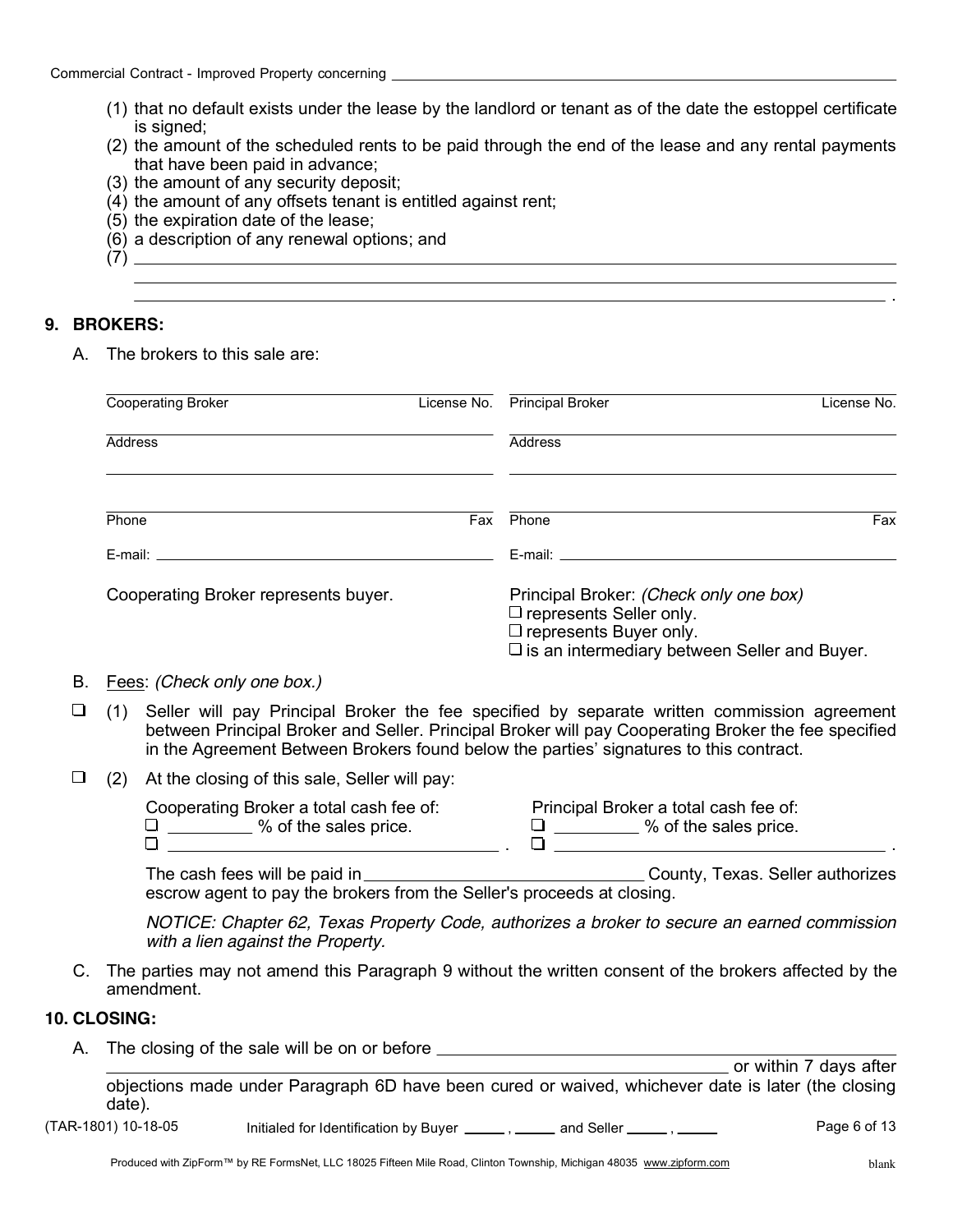- B. If either party fails to close by the closing date, the non-defaulting party may exercise the remedies in Paragraph 15.
- C. At closing, Seller will execute and deliver to Buyer, at Seller's expense, a  $\Box$  general  $\Box$  special warranty deed. The deed must include a vendor's lien if any part of the sales price is financed. The deed must convey good and indefeasible title to the Property and show no exceptions other than those permitted under Paragraph 6 or other provisions of this contract. Seller must convey the Property:
	- (1) with no liens, assessments, or Uniform Commercial Code or other security interests against the Property which will not be satisfied out of the sales price, unless securing loans Buyer assumes;
	- (2) without any assumed loans in default; and
	- (3) with no persons in possession of any part of the Property as lessees, tenants at sufferance, or trespassers except tenants under the written leases assigned to Buyer under this contract.
- D. At closing, Seller, at Seller's expense, will also deliver to Buyer:
	- (1) tax statements showing no delinquent taxes on the Property;
	- (2) a bill of sale with warranties to title conveying title, free and clear of all liens, to any personal property defined as part of the Property in Paragraph 2 or sold under this contract;
	- (3) an assignment of all leases to or on the Property;
	- (4) to the extent that the following items are assignable, an assignment to Buyer of the following items as they relate to the Property or its operations:
		- (a) licenses and permits;
		- (b) maintenance, management, and other contracts; and
		- (c) warranties and guaranties;
	- (5) a rent roll current on the day of the closing certified by Seller as true and correct;
	- (6) evidence that the person executing this contract is legally capable and authorized to bind Seller;
	- (7) an affidavit acceptable to the escrow agent stating that Seller is not a foreign person or, if Seller is a foreign person, a written authorization for the escrow agent to: (i) withhold from Seller's proceeds an amount sufficient to comply applicable tax law; and (ii) deliver the amount to the Internal Revenue Service together with appropriate tax forms; and
	- (8) any notices, statements, certificates, affidavits, releases, and other documents required by this contract, the commitment, or law necessary for the closing of the sale and the issuance of the title policy, all of which must be completed and executed by Seller as necessary.
- E. At closing, Buyer will:
	- (1) pay the sales price in good funds acceptable to the escrow agent;
	- (2) deliver evidence that the person executing this contract is legally capable and authorized to bind Buyer;
	- (3) sign and send to each tenant in the Property a written statement that:
		- (a) acknowledges Buyer has received and is responsible for the tenant's security deposit; and
		- (b) specifies the exact dollar amount of the security deposit;
	- (4) sign an assumption of all leases then in effect; and
	- (5) execute and deliver any notices, statements, certificates, or other documents required by this contract or law necessary to close the sale.
- F. Unless the parties agree otherwise, the closing documents will be as found in the basic forms in the current edition of the State Bar of Texas Real Estate Forms Manual without any additional clauses.
- **11. POSSESSION:** Seller will deliver possession of the Property to Buyer upon closing and funding of this sale in its present condition with any repairs Seller is obligated to complete under this contract, ordinary wear and tear excepted. Any possession by Buyer before closing or by Seller after closing that is not authorized by a separate written lease agreement is a landlord-tenant at sufferance relationship between the parties.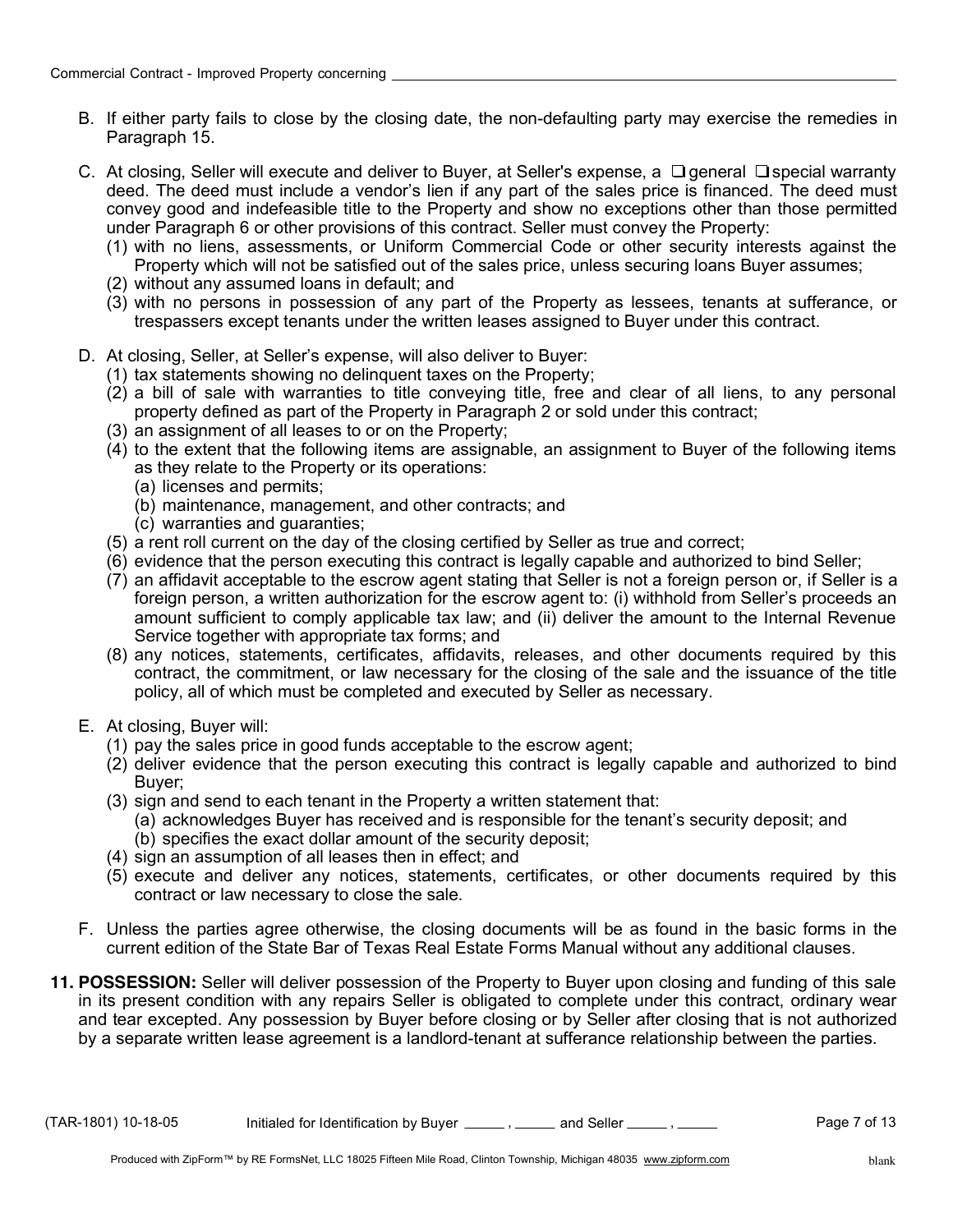**12. SPECIAL PROVISIONS:** *(Identify exhibit if special provisions are contained in an attachment.)*

## **13. SALES EXPENSES:**

- A. Seller's Expenses: Seller will pay for the following at or before closing:
	- (1) releases of existing liens, other than those liens assumed by Buyer, including prepayment penalties and recording fees;
	- (2) release of Seller's loan liability, if applicable;
	- (3) tax statements or certificates;
	- (4) preparation of the deed and any bill of sale;
	- (5) one-half of any escrow fee;
	- (6) costs to record any documents to cure title objections that Seller must cure; and
	- (7) other expenses that Seller will pay under other provisions of this contract.
- B. Buyer's Expenses: Buyer will pay for the following at or before closing:
	- (1) all loan expenses and fees;
	- (2) preparation fees of any deed of trust;
	- (3) recording fees for the deed and any deed of trust;
	- (4) premiums for flood and hazard insurance as may be required by Buyer's lender;
	- (5) one-half of any escrow fee; and
	- (6) other expenses that Buyer will pay under other provisions of this contract.

#### **14. PRORATIONS:**

#### A. Prorations:

- (1) Interest on any assumed loan, taxes, rents, and any expense reimbursements from tenants will be prorated through the closing date.
- (2) If the amount of ad valorem taxes for the year in which the sale closes is not available on the closing date, taxes will be prorated on the basis of taxes assessed in the previous year. If the taxes for the year in which the sale closes vary from the amount prorated at closing, the parties will adjust the prorations when the tax statements for the year in which the sale closes become available. This Paragraph 14A(2) survives closing.
- (3) If Buyer assumes a loan or is taking the Property subject to an existing lien, Seller will transfer all reserve deposits held by the lender for the payment of taxes, insurance premiums, and other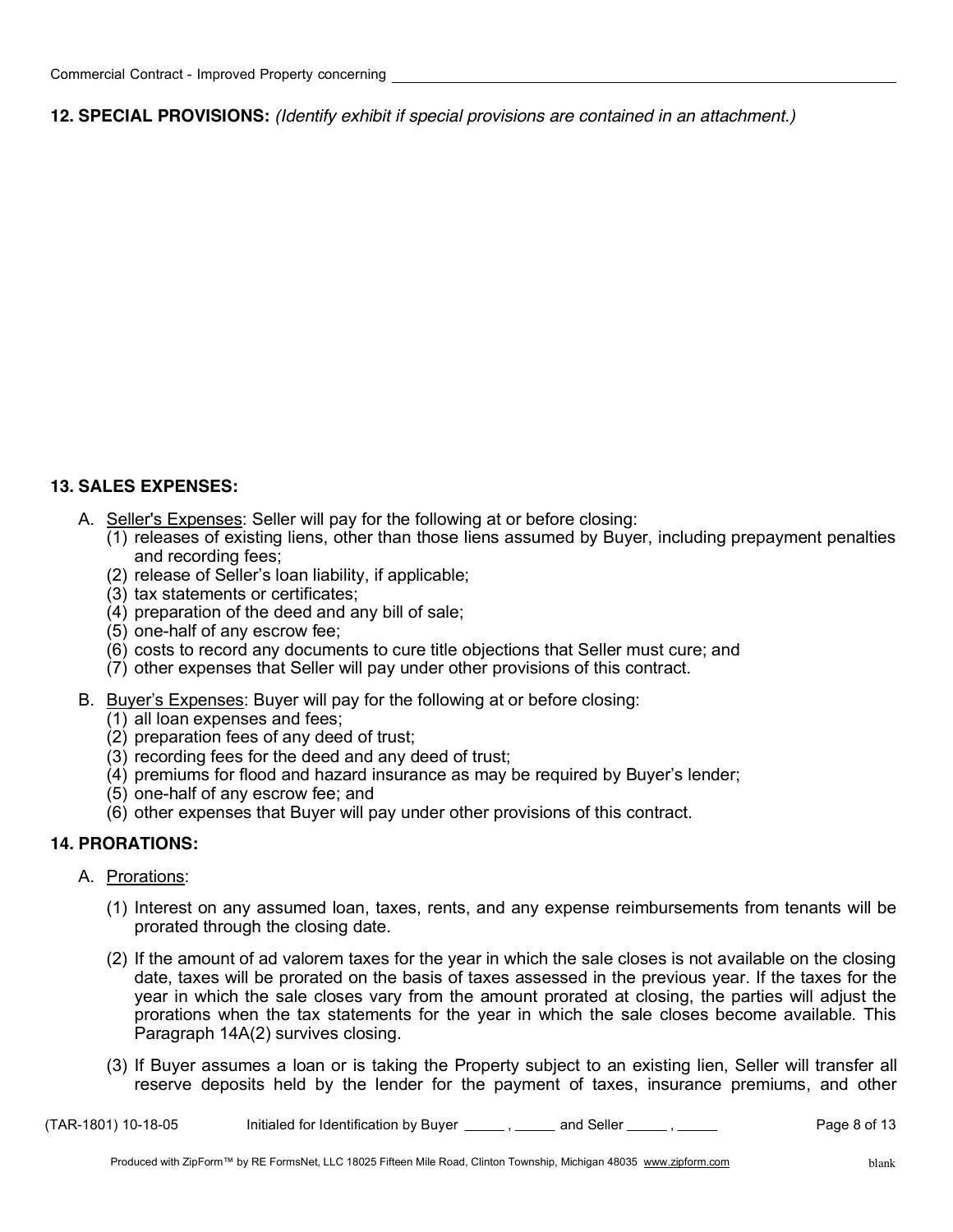charges to Buyer at closing and Buyer will reimburse such amounts to Seller by an appropriate adjustment at closing.

- B. Rollback Taxes: If Seller changes the use of the Property before closing or if a denial of a special valuation on the Property claimed by Seller results in the assessment of additional taxes, penalties, or interest (assessments) for periods before closing, the assessments will be the obligation of Seller. If this sale or Buyer's use of the Property after closing results in additional assessments for periods before closing, the assessments will be the obligation of Buyer. This Paragraph 14B survives closing.
- C. Rent and Security Deposits: At closing, Seller will tender to Buyer all security deposits and the following advance payments received by Seller for periods after closing: prepaid expenses, advance rental payments, and other advance payments paid by tenants. Rents prorated to one party but received by the other party will be remitted by the recipient to the party to whom it was prorated within 5 days after the rent is received. This Paragraph 14C survives closing.

## **15. DEFAULT:**

- A. If Buyer fails to comply with this contract, Buyer is in default and Seller may:
	- (1) terminate this contract and receive the earnest money as liquidated damages, thereby releasing the parties from this contract; or
	- (2) enforce specific performance, or seek other relief as may be provided by law, or both.
- B. If, without fault, Seller is unable within the time allowed to deliver the estoppel certificates, survey or the commitment, Buyer may:
	- (1) terminate this contract and receive the earnest money, less any independent consideration under Paragraph 7B(1), as the sole remedy; or
	- (2) extend the time for performance up to 15 days and the closing will be extended as necessary.
- C. Except as provided in Paragraph 15B, if Seller fails to comply with this contract, Seller is in default and Buyer may:
	- (1) terminate this contract and receive the earnest money, less any independent consideration under Paragraph 7B(1), as liquidated damages, thereby releasing the parties from this contract; or
	- (2) enforce specific performance, or seek such other relief as may be provided by law, or both.

## **16. CASUALTY LOSS AND CONDEMNATION:**

- A. If any part of the Property is damaged or destroyed by fire or other casualty after the effective date, Seller must restore the Property to its previous condition as soon as reasonably possible and not later than the closing date. If, without fault, Seller is unable to do so, Buyer may:
	- (1) terminate this contract and the earnest money, less any independent consideration under Paragraph 7B(1), will be refunded to Buyer;
	- (2) extend the time for performance up to 15 days and closing will be extended as necessary; or
	- (3) accept at closing: (i) the Property in its damaged condition; (ii) an assignment of any insurance proceeds Seller is entitled to receive along with the insurer's consent to the assignment; and (iii) a credit to the sales price in the amount of any unpaid deductible under the policy for the loss.
- B. If before closing, condemnation proceedings are commenced against any part of the Property, Buyer may:
	- (1) terminate this contract by providing written notice to Seller within 15 days after Buyer is advised of the condemnation proceedings and the earnest money, less any independent consideration under Paragraph 7B(1), will be refunded to Buyer; or
	- (2) appear and defend the condemnation proceedings and any award will, at Buyer's election, belong to: (a) Seller and the sales price will be reduced by the same amount; or (b) Buyer and the sales price will not be reduced.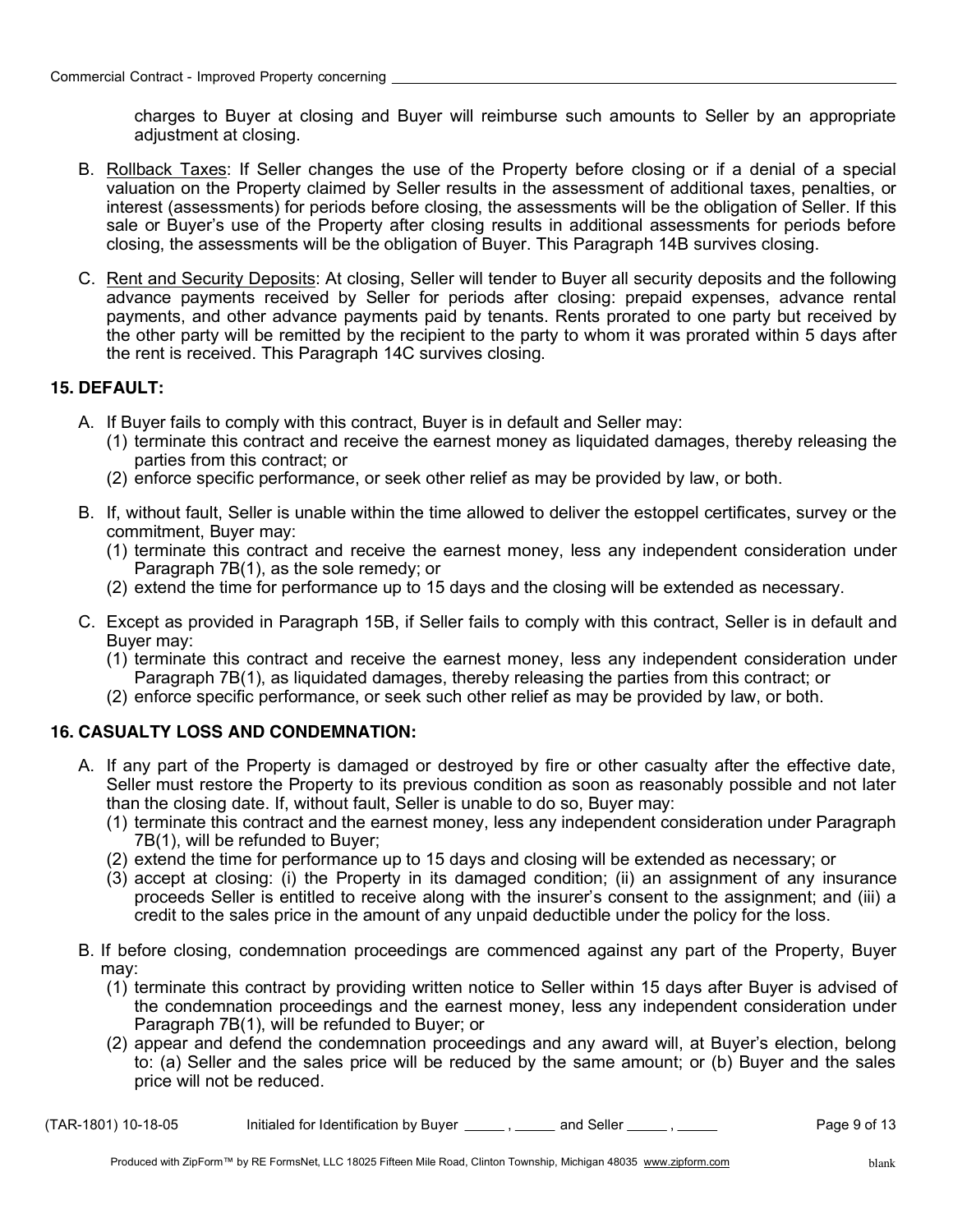**17. ATTORNEY'S FEES:** If Buyer, Seller, any broker, or any escrow agent is a prevailing party in any legal proceeding brought under or with relation to this contract or this transaction, such party is entitled to recover from the non-prevailing parties all costs of such proceeding and reasonable attorney's fees. This Paragraph 17 survives termination of this contract.

## **18. ESCROW:**

- A. At closing, the earnest money will be applied first to any cash down payment, then to Buyer's closing costs, and any excess will be refunded to Buyer.
- B. If both parties make written demand for the earnest money, escrow agent may require payment of unpaid expenses incurred on behalf of the parties and a written release of liability of escrow agent from all parties.
- C. If one party makes written demand for the earnest money, escrow agent will give notice of the demand by providing to the other party a copy of the demand. If escrow agent does not receive written objection to the demand from the other party within 15 days after the date escrow agent sent the demand to the other party, escrow agent may disburse the earnest money to the party making demand, reduced by the amount of unpaid expenses incurred on behalf of the party receiving the earnest money and escrow agent may pay the same to the creditors.
- D. Escrow agent will deduct any independent consideration under Paragraph 7B(1) before disbursing any earnest money to Buyer and will pay the independent consideration to Seller.
- E. If escrow agent complies with this Paragraph 18, each party hereby releases escrow agent from all claims related to the disbursal of the earnest money.
- F. Notices under this Paragraph 18 must be sent by certified mail, return receipt requested. Notices to escrow agent are effective upon receipt by escrow agent.
- **19. MATERIAL FACTS:** To the best of Seller's knowledge and belief: *(Check only one box.)*
- $\Box$  A. Seller is not aware of any material defects to the Property except as stated in the attached Property Condition Statement.
- $\Box$  B. Except as otherwise provided in this contract, Seller is not aware of:
	- (1) any subsurface: structures, pits, waste, springs, or improvements;
	- (2) any pending or threatened litigation, condemnation, or assessment affecting the Property;
	- (3) any environmental hazards or conditions that materially affect the Property;
	- (4) whether the Property is or has been used for the storage or disposal of hazardous materials or toxic waste, a dump site or landfill, or any underground tanks or containers;
	- (5) whether radon, asbestos containing materials, urea-formaldehyde foam insulation, lead-based paint, toxic mold (to the extent that it adversely affects the health of ordinary occupants), or other pollutants or contaminants of any nature now exist or ever existed on the Property;
	- (6) any wetlands, as defined by federal or state law or regulation, on the Property;
	- (7) any threatened or endangered species or their habitat on the Property;
	- (8) any present or past infestation of wood-destroying insects in the Property's improvements;
	- (9) any contemplated material changes to the Property or surrounding area that would materially and detrimentally affect the ordinary use of the Property;
	- (10) any material physical defects in the improvements on the Property; or
	- (11) any condition on the Property that violates any law or ordinance.

*(Describe any exceptions to (1)-(11) in Paragraph 12 or an addendum.)*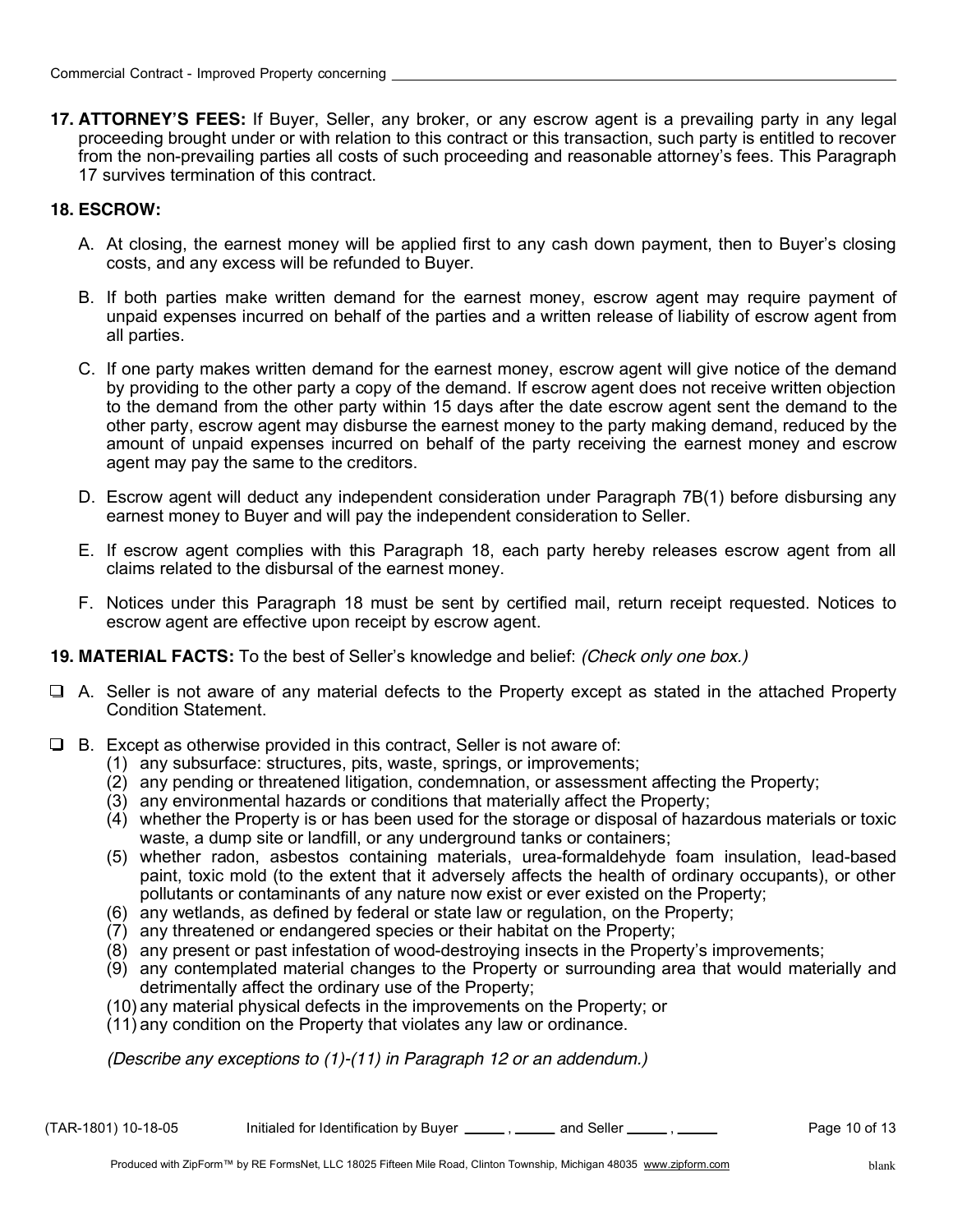- **20. NOTICES:** All notices between the parties under this contract must be in writing and are effective when hand-delivered, mailed by certified mail return receipt requested, or sent by facsimile transmission to the parties' addresses or facsimile numbers stated in Paragraph 1. The parties will send copies of any notices to the broker representing the party to whom the notices are sent.
- A. Seller also consents to receive any notices by e-mail at Seller's e-mail address stated in Paragraph 1.
- B. Buyer also consents to receive any notices by e-mail at Buyer's e-mail address stated in Paragraph 1.
- **21. DISPUTE RESOLUTION:** The parties agree to negotiate in good faith in an effort to resolve any dispute related to this contract that may arise. If the dispute cannot be resolved by negotiation, the parties will submit the dispute to mediation before resorting to arbitration or litigation and will equally share the costs of a mutually acceptable mediator. This paragraph survives termination of this contract. This paragraph does not preclude a party from seeking equitable relief from a court of competent jurisdiction.

## **22. AGREEMENT OF THE PARTIES:**

- A. This contract is binding on the parties, their heirs, executors, representatives, successors, and permitted assigns.
- B. This contract is to be construed in accordance with the laws of the State of Texas.
- C. This contract contains the entire agreement of the parties and may not be changed except in writing.
- D. If this contract is executed in a number of identical counterparts, each counterpart is an original and all counterparts, collectively, constitute one agreement.
- E. Addenda which are part of this contract are: *(Check all that apply.)*
- $\Box$  (1) Property Description Exhibit identified in Paragraph 2;
- (2) Commercial Contract Condominium Addendum;
- $\Box$  (3) Commercial Contract Financing Addendum;
- $\Box$  (4) Commercial Property Condition Statement;
- (5) Addendum for Seller's Disclosure of Information on Lead-Based Paint and Lead-Based Paint Hazards;
- $\Box$  (6) Notice to Purchaser of Real Property in a Water District (MUD);
- $\Box$  (7) Addendum for Coastal Area Property;
- $\Box$  (8) Addendum for Property Located Seaward of the Gulf Intracoastal Waterway; and
- $\Box$  (9)  $\Box$

*(Note: Counsel for the Texas Association of REALTORS® (TAR) has determined that any of the foregoing addenda which are promulgated by the Texas Real Estate Commission (TREC) or published by TAR are appropriate for use with this form.)*

- F. Buyer  $\Box$  may  $\Box$  may not assign this contract. If Buyer assigns this contract, Buyer will be relieved of any future liability under this contract only if the assignee assumes, in writing, all of Buyer's obligations under this contract.
- **23. TIME:** Time is of the essence in this contract. The parties require strict compliance with the times for performance. If the last day to perform under a provision of this contract falls on a Saturday, Sunday, or legal holiday, the time for performance is extended until the end of the next day which is not a Saturday, Sunday, or legal holiday.
- **24. EFFECTIVE DATE:** The effective date of this contract for the purpose of performance of all obligations is the date the escrow agent receipts this contract after all parties execute this contract.

 $(TAR-1801)$  10-18-05 Initialed for Identification by Buyer  $\frac{1}{\sqrt{1-\frac{1}{n}}}$  and Seller  $\frac{1}{\sqrt{1-\frac{1}{n}}}$  Page 11 of 13

.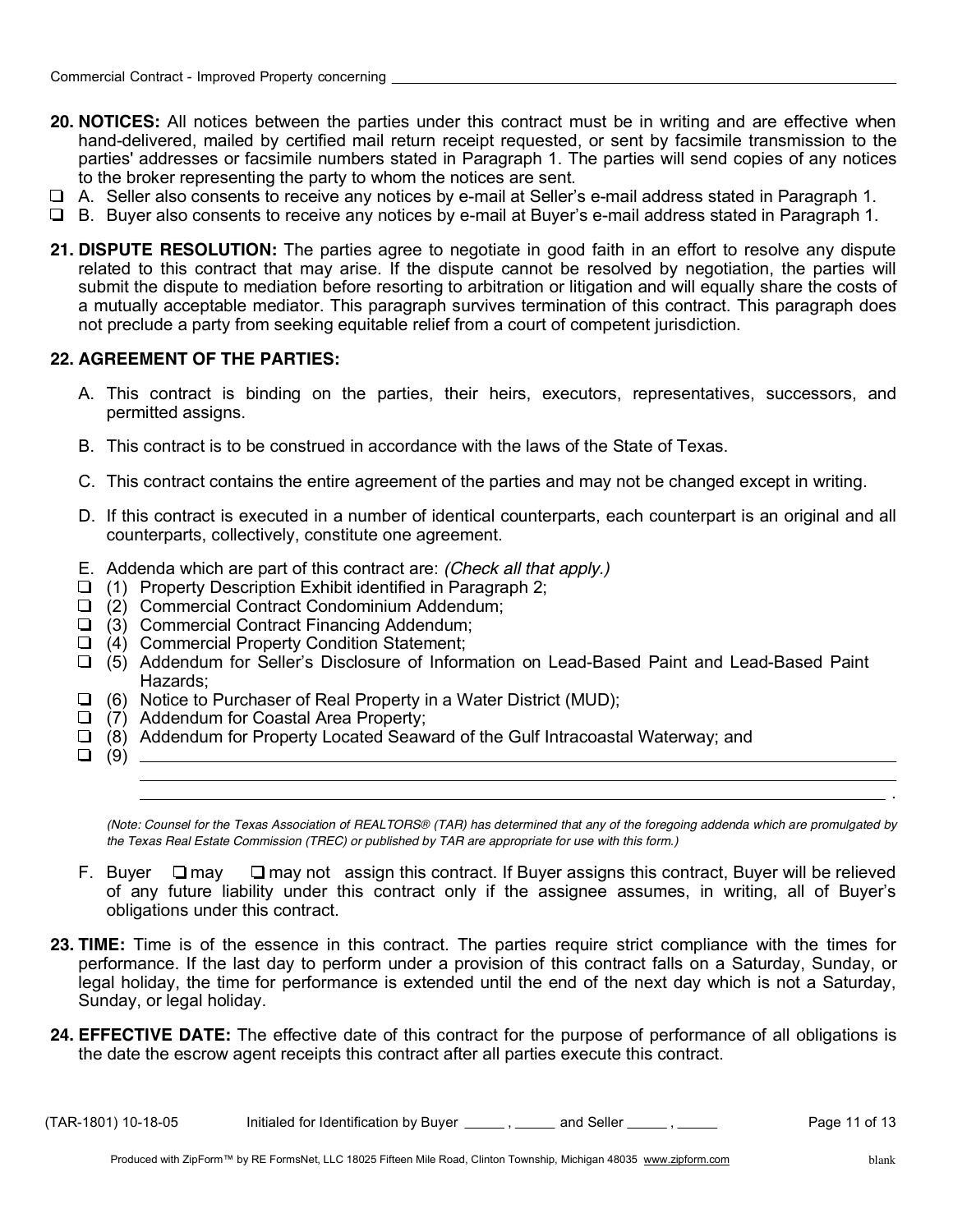#### **25. ADDITIONAL NOTICES:**

- A. Buyer should have an abstract covering the Property examined by an attorney of Buyer's selection, or Buyer should be furnished with or obtain a title policy.
- B. If the Property is situated in a utility or other statutorily created district providing water, sewer, drainage, or flood control facilities and services, Chapter 49, Texas Water Code, requires Seller to deliver and Buyer to sign the statutory notice relating to the tax rate, bonded indebtedness, or standby fees of the district before final execution of this contract.
- C. Notice Required by §13.257, Water Code: "The real property, described below, that you are about to purchase may be located in a certificated water or sewer service area, which is authorized by law to provide water or sewer service to the properties in the certificated area. If your property is located in a certificated area there may be special costs or charges that you will be required to pay before you can receive water or sewer service. There may be a period required to construct lines or other facilities necessary to provide water or sewer service to your property. You are advised to determine if the property is in a certificated area and contact the utility service provider to determine the cost that you will be required to pay and the period, if any, that is required to provide water or sewer service to your property. The undersigned purchaser hereby acknowledges receipt of the foregoing notice at or before the execution of a binding contract for the purchase of the real property described in the notice or at closing of purchase of the real property." The real property is described in Paragraph 2 of this contract.
- D. If the Property adjoins or shares a common boundary with the tidally influenced submerged lands of the state, §33.135, Texas Natural Resources Code requires a notice regarding coastal area property to be included as part of this contract.
- E. If the Property is located seaward of the Gulf Intracoastal Waterway, §61.025, Texas Natural Resources Code, requires a notice regarding the seaward location of the Property to be included as part of this contract.
- F. If the Property is located outside the limits of a municipality, the Property may now or later be included in the extra-territorial jurisdiction (ETJ) of a municipality and may now or later be subject to annexation by the municipality. Each municipality maintains a map that depicts its boundaries and ETJ. To determine if the Property is located within a municipality's ETJ, Buyer should contact all municipalities located in the general proximity of the Property for further information.
- G. If apartments or other residential units are on the Property and the units were built before 1978, federal law requires a lead-based paint and hazard disclosure statement to be made part of this contract.
- H. Section 1958.154, Occupations Code requires Seller to provide Buyer a copy of any mold remediation certificate issued for the Property during the 5 years preceding the date the Seller sells the Property.
- I. Brokers are not qualified to perform property inspections, surveys, engineering studies, environmental assessments, or inspections to determine compliance with zoning, governmental regulations, or laws. Buyer should seek experts to perform such services. Selection of experts, inspectors, and repairmen is the responsibility of Buyer and not the brokers.
- **26. CONTRACT AS OFFER:** The execution of this contract by the first party constitutes an offer to buy or sell the Property. Unless the other party accepts the offer by 5:00 p.m., in the time zone in which the Property is located, on **the offer will lapse and become null and void.**